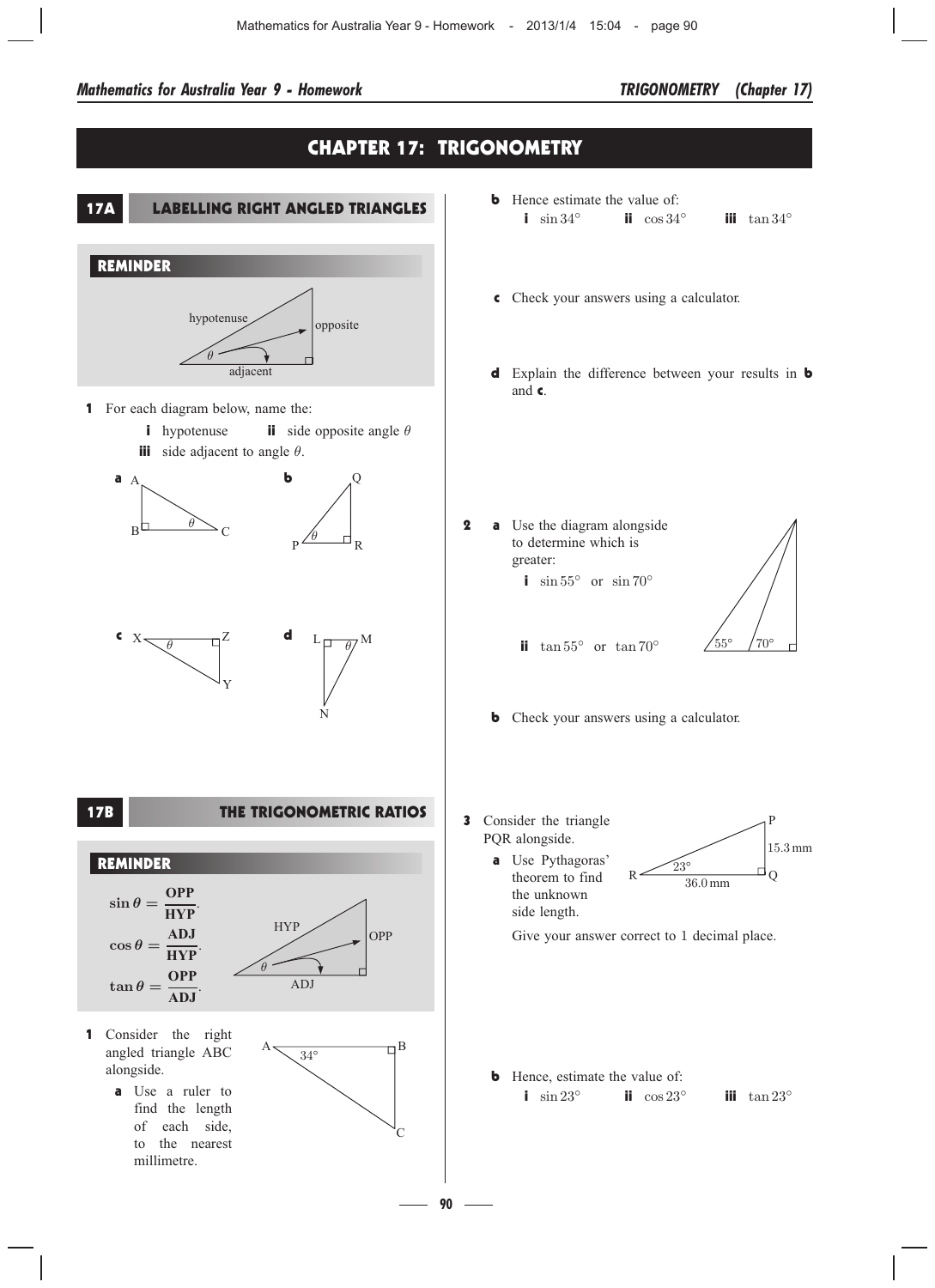## 17C FINDING SIDE LENGTHS

# REMINDER

- *Step 1:* On the figure mark HYP, OPP, and ADJ relative to a given angle.
- *Step 2:* Choose an appropriate trigonometric ratio, and construct an equation.
- *Step 3:* Solve the equation to find the unknown side length.
- 1 Write down a trigonometric equation connecting the angle and the sides given:





**2** Find  $x$ , giving your answer rounded to 2 decimal places:













3 Find, rounded to one decimal place, *all* unknown sides and angles:



# 17D FINDING ANGLES

### REMINDER

- *Step 1:* On the figure mark HYP, OPP, and ADJ relative to the angle you are trying to find.
- *Step 2:* Choose an appropriate trigonometric ratio, and construct an equation. (The LHS will be  $\sin \theta$ ,  $\cos \theta$ , or  $\tan \theta$ .)
- *Step 3:* Use **inverse sine**, **inverse cosine** or **inverse tangent** on your calculator to find the value of  $\theta$ .
- 1 Find, to one decimal place, the measure of the angle marked  $\theta$  in:



**91**1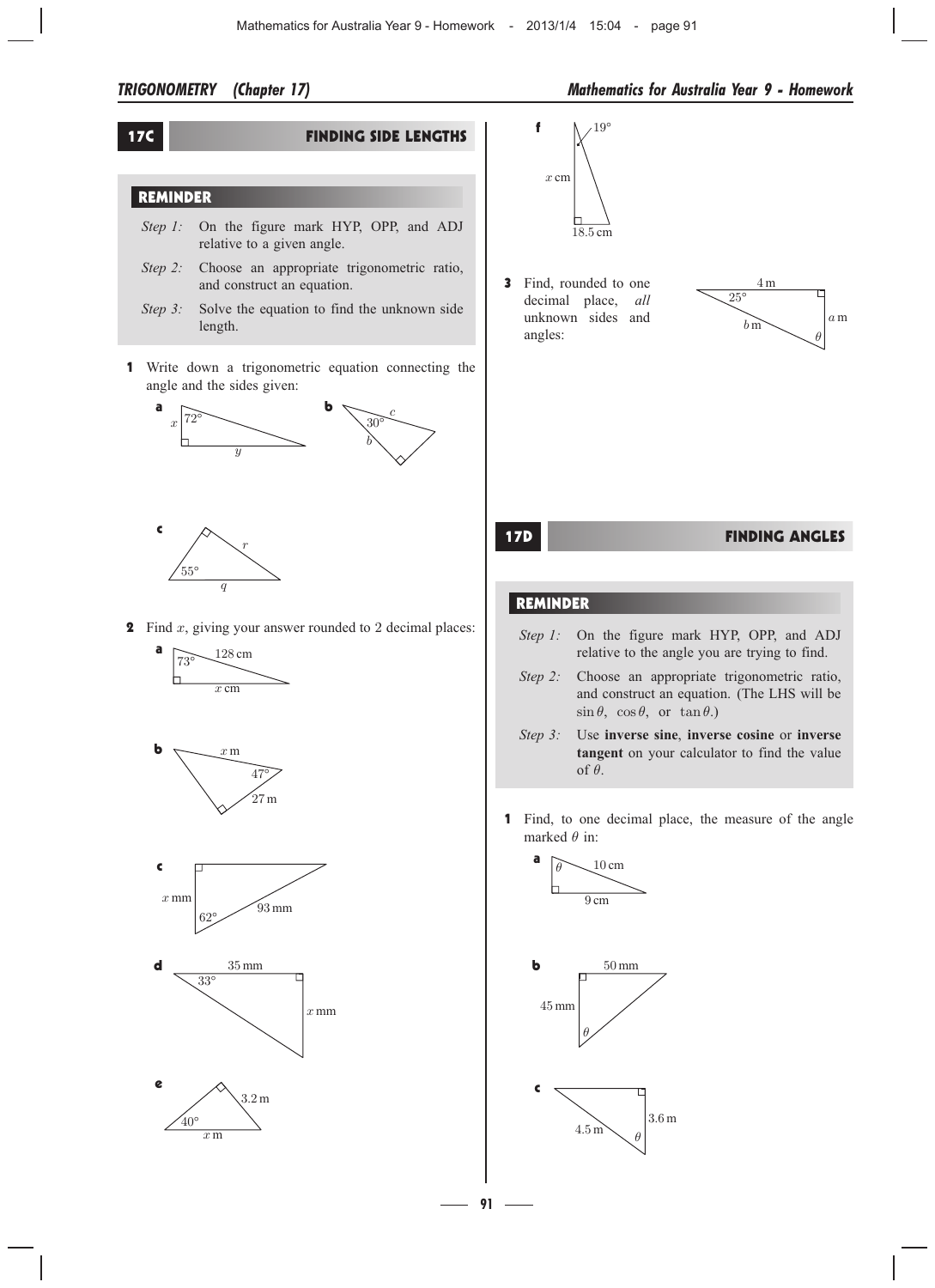

**92** –